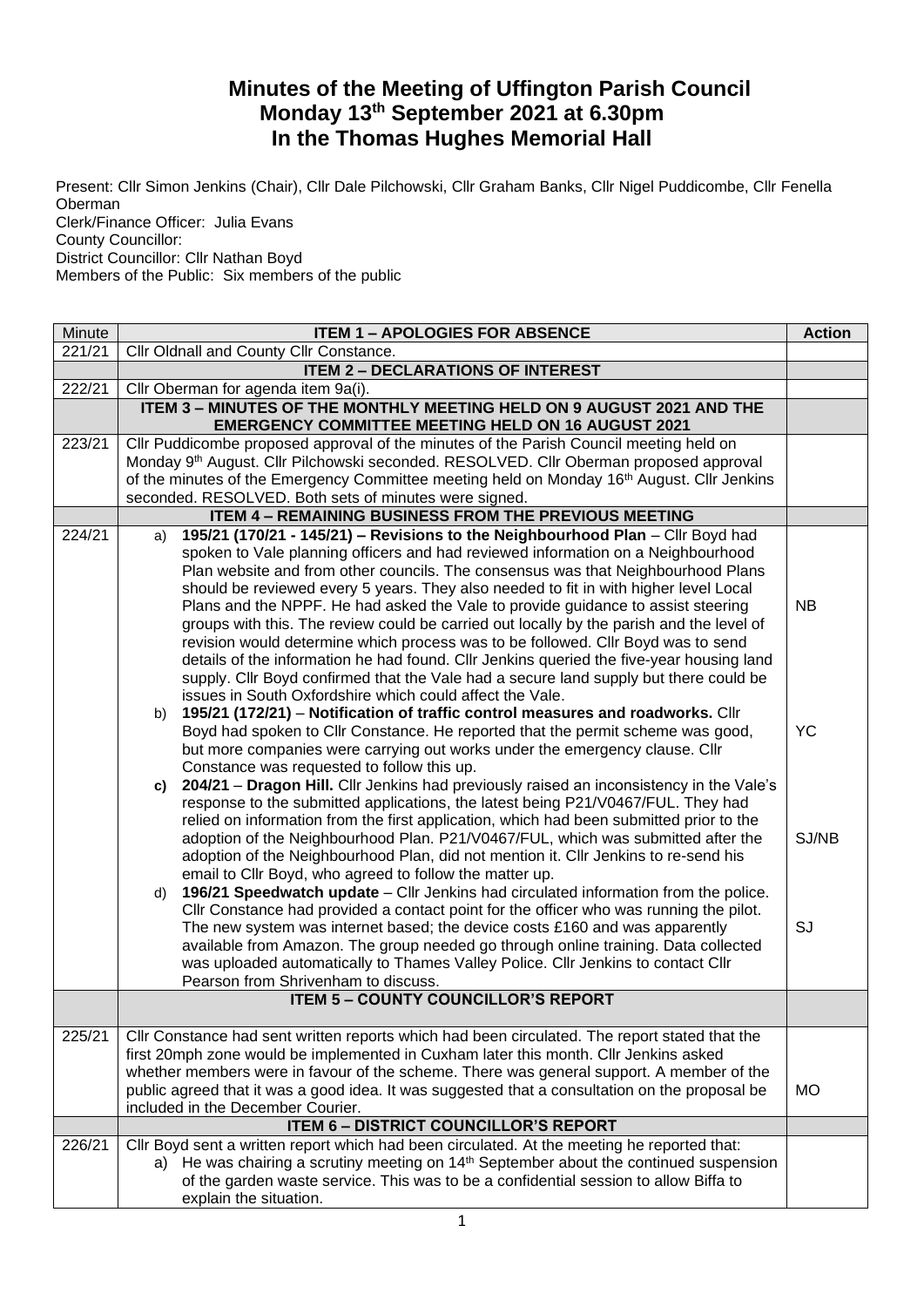|                  | b)<br>C)<br>d)<br>e)<br>f)<br>g)<br>optimistic.                                                                                                                                                                                                                                                                                                                                                                                                                                                                                                                                                                                                                                                                                                                                                                                                                                                                                                                                                                                      | An extraordinary meeting was to be held on 21 <sup>st</sup> September to discuss the continued<br>suspension of the garden waste service. Members of the public were able to attend.<br>CIIr Boyd's view was that as the suspension had been ongoing for four months during<br>the current calendar year, refunds should be considered.<br>He had received a lot of correspondence about Afghan refugees. The Vale had taken<br>over some hotels to house them. Collections of goods to support the refugees had<br>been very successful.<br>The situation at Britchcombe Farm was still under discussion.<br>The Climate Emergency Committee were looking for ways to become carbon neutral.<br>The civil parking enforcement scheme was to go live on 1 <sup>st</sup> October.<br>Submitting a response to the Swindon Borough Council consultation was important as<br>issues would impact on the village.<br>h) He had chased for new dog bins but had received no response.<br>CIIr Boyd was asked whether there was a deadline to the call for sites. He thought it was the<br>end of September. He reported that a lot of sites had been put forward; many of which were<br>CIIr Pilchowski asked who would be responsible for refunds on garden waste collections and<br>reported that new residents had complained that they had not received a brown bin. Cllr Boyd<br>thought the Vale would be responsible for refunds. He agreed that the lack of brown bins was a<br>major issue and felt that the Vale were not managing the contract properly.                                                                                                                                                                                                                                                                                                                                                                                                    |           |
|------------------|--------------------------------------------------------------------------------------------------------------------------------------------------------------------------------------------------------------------------------------------------------------------------------------------------------------------------------------------------------------------------------------------------------------------------------------------------------------------------------------------------------------------------------------------------------------------------------------------------------------------------------------------------------------------------------------------------------------------------------------------------------------------------------------------------------------------------------------------------------------------------------------------------------------------------------------------------------------------------------------------------------------------------------------|-------------------------------------------------------------------------------------------------------------------------------------------------------------------------------------------------------------------------------------------------------------------------------------------------------------------------------------------------------------------------------------------------------------------------------------------------------------------------------------------------------------------------------------------------------------------------------------------------------------------------------------------------------------------------------------------------------------------------------------------------------------------------------------------------------------------------------------------------------------------------------------------------------------------------------------------------------------------------------------------------------------------------------------------------------------------------------------------------------------------------------------------------------------------------------------------------------------------------------------------------------------------------------------------------------------------------------------------------------------------------------------------------------------------------------------------------------------------------------------------------------------------------------------------------------------------------------------------------------------------------------------------------------------------------------------------------------------------------------------------------------------------------------------------------------------------------------------------------------------------------------------------------------------------------------------------------------------------|-----------|
|                  |                                                                                                                                                                                                                                                                                                                                                                                                                                                                                                                                                                                                                                                                                                                                                                                                                                                                                                                                                                                                                                      | Cllr Boyd was thanked for attending.                                                                                                                                                                                                                                                                                                                                                                                                                                                                                                                                                                                                                                                                                                                                                                                                                                                                                                                                                                                                                                                                                                                                                                                                                                                                                                                                                                                                                                                                                                                                                                                                                                                                                                                                                                                                                                                                                                                              |           |
|                  |                                                                                                                                                                                                                                                                                                                                                                                                                                                                                                                                                                                                                                                                                                                                                                                                                                                                                                                                                                                                                                      | <b>ITEM 7 - OPEN FORUM</b>                                                                                                                                                                                                                                                                                                                                                                                                                                                                                                                                                                                                                                                                                                                                                                                                                                                                                                                                                                                                                                                                                                                                                                                                                                                                                                                                                                                                                                                                                                                                                                                                                                                                                                                                                                                                                                                                                                                                        |           |
| 227/21           | a)<br>C)                                                                                                                                                                                                                                                                                                                                                                                                                                                                                                                                                                                                                                                                                                                                                                                                                                                                                                                                                                                                                             | Lower Common. A resident reported that he had erected some temporary signs to<br>slow traffic, particularly construction traffic, on Lower Common. There had been large<br>lorries travelling to the development site and he felt that traffic speed needed to be<br>controlled. He noted that it was a walking route from Jacksmeadow but there was no<br>footpath. He asked whether the Parish Council would be prepared to erect more<br>permanent signs. Cllr Jenkins reported that he and Cllr Oberman had spoken with the<br>developers who had stated that they would erect speed warning signs, but they had<br>not yet been delivered. The developers had purchased c25 m of road from the<br>entrance to Gate Cottage in the area of the access for the new houses. They were<br>waiting for Thames Water to connect the site to the water main. Cllr Jenkins felt that<br>the developers were conscious of residents' concerns. He offered the resident some<br>speed watch signs for use in the interim. Cllr Pilchowski pointed out that the traffic<br>issue was not just related to Lower Common but was a problem for Jacksmeadow as<br>well. After note: OCC Highways have also been requested to install a permanent<br>speed warning sign on Lower Common.<br>b) Heating in the small hall. A member of the village hall committee pointed out that the<br>heating in the small hall was not COVID friendly, as it circulated used air. He reported<br>that a large fan was to be installed that will change the air in the hall in one hour. A<br>vent was to be provided for air flow. The work was expected to take place within the<br>next few weeks.<br>Dragon Hill planning application (P21/V2503/HH). The applicant outlined his plans<br>and asked the Parish Council for their views. Cllr Jenkins explained the background to<br>the Dragon Hill site. The planning application was discussed in minute reference<br>232/21 below. |           |
|                  |                                                                                                                                                                                                                                                                                                                                                                                                                                                                                                                                                                                                                                                                                                                                                                                                                                                                                                                                                                                                                                      | <b>ITEM 8 - ONGOING PROJECTS</b>                                                                                                                                                                                                                                                                                                                                                                                                                                                                                                                                                                                                                                                                                                                                                                                                                                                                                                                                                                                                                                                                                                                                                                                                                                                                                                                                                                                                                                                                                                                                                                                                                                                                                                                                                                                                                                                                                                                                  |           |
| 228/21           |                                                                                                                                                                                                                                                                                                                                                                                                                                                                                                                                                                                                                                                                                                                                                                                                                                                                                                                                                                                                                                      | <b>Improvements to Broadband</b>                                                                                                                                                                                                                                                                                                                                                                                                                                                                                                                                                                                                                                                                                                                                                                                                                                                                                                                                                                                                                                                                                                                                                                                                                                                                                                                                                                                                                                                                                                                                                                                                                                                                                                                                                                                                                                                                                                                                  | KF/       |
|                  | No report.                                                                                                                                                                                                                                                                                                                                                                                                                                                                                                                                                                                                                                                                                                                                                                                                                                                                                                                                                                                                                           |                                                                                                                                                                                                                                                                                                                                                                                                                                                                                                                                                                                                                                                                                                                                                                                                                                                                                                                                                                                                                                                                                                                                                                                                                                                                                                                                                                                                                                                                                                                                                                                                                                                                                                                                                                                                                                                                                                                                                                   | <b>MO</b> |
| 229/21<br>230/21 | Access to the Paddock (formerly Vehicle Bridge to the Allotments).<br>CIIr Jenkins reported that the old wire fence on the school boundary, which had been deeply<br>embedded in the hedge, had been removed along with the hedge by accident. The Parish<br>Council had apologised to the school and would not be charged for this work by the contractor.<br>The Parish Council had offered to replant the hedge as soon as possible. Cllr Oberman to<br>investigate the cost of new hedging. She noted that if it was a community project the plants<br>may be donated. She pointed out that the old stumps would need digging out before a new<br>hedge could be planted. Expenditure of up to £145 was approved. Proposed Cllr Banks,<br>Seconded Cllr Pilchowski. RESOLVED. The matter of discharging the remaining conditions<br>from the 2012 application was discussed. The Solicitor had advised waiting until ten years had<br>passed (i.e., November 2022) after which it might not be necessary. It was agreed to wait. |                                                                                                                                                                                                                                                                                                                                                                                                                                                                                                                                                                                                                                                                                                                                                                                                                                                                                                                                                                                                                                                                                                                                                                                                                                                                                                                                                                                                                                                                                                                                                                                                                                                                                                                                                                                                                                                                                                                                                                   |           |
|                  | Improvements to Footpath 19.<br>Cllr Jenkins reported that an email had been sent to the four landowners explaining that the<br>Parish Council would be requested to donate the kissing gates to them. It was agreed to do                                                                                                                                                                                                                                                                                                                                                                                                                                                                                                                                                                                                                                                                                                                                                                                                           |                                                                                                                                                                                                                                                                                                                                                                                                                                                                                                                                                                                                                                                                                                                                                                                                                                                                                                                                                                                                                                                                                                                                                                                                                                                                                                                                                                                                                                                                                                                                                                                                                                                                                                                                                                                                                                                                                                                                                                   |           |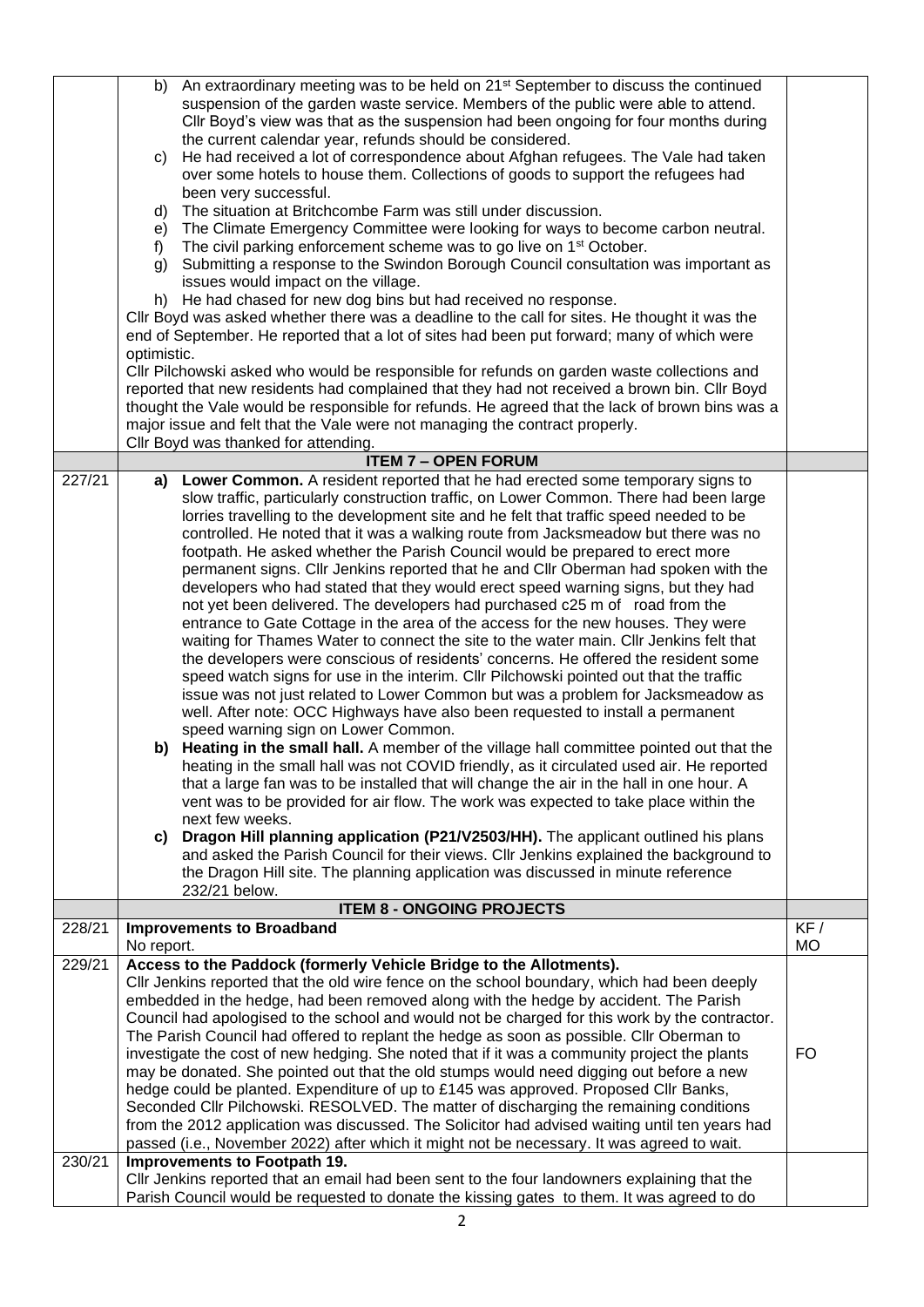|        | this. Proposed Cllr Jenkins, Seconded Cllr Puddicombe. RESOLVED. A small opening<br>ceremony was to be arranged for 6 <sup>th</sup> October. Expenditure of £100 was approved for this. |                                                                                                                                                                                |              |
|--------|-----------------------------------------------------------------------------------------------------------------------------------------------------------------------------------------|--------------------------------------------------------------------------------------------------------------------------------------------------------------------------------|--------------|
|        |                                                                                                                                                                                         | Proposed Cllr Oberman, Seconded Cllr Jenkins. RESOLVED. Cllr Oberman to speak to the                                                                                           | FO           |
|        |                                                                                                                                                                                         | pub about this.                                                                                                                                                                |              |
| 231/21 |                                                                                                                                                                                         | <b>Consideration of new projects</b>                                                                                                                                           |              |
|        |                                                                                                                                                                                         | a) Improvements to the footpath from Jubilee Field to Craven Common. Cllr<br>Oberman reported that the path was well used but became a quagmire in the winter.                 |              |
|        |                                                                                                                                                                                         | She wanted to use some S106 money to install drainage ditches, raise the ground and<br>install slabs. It was noted that three quotes would be required. Cllr Jenkins asked who | FO           |
|        |                                                                                                                                                                                         | owned the land. Councillors were unsure, but they felt it was the Parish Council, Clerk                                                                                        | <b>Clerk</b> |
|        | b)                                                                                                                                                                                      | to check with land registry.<br>Conversion of the three stiles on FP26. Cllr Oberman reported that the three stiles                                                            |              |
|        |                                                                                                                                                                                         | were not in a good condition. The project would require S106 funds. Cllr Jenkins                                                                                               |              |
|        |                                                                                                                                                                                         | thought that the project was likely to cost around £3000. Cllr Oberman agreed to take                                                                                          | FO           |
|        |                                                                                                                                                                                         | this forward and was to speak to the landowner.                                                                                                                                |              |
|        | c)                                                                                                                                                                                      | Footpath 4. Cllr Jenkins reported that this was in a poor state. He had spoken to the                                                                                          |              |
|        |                                                                                                                                                                                         | footpaths officer who agreed to investigate the problem. It was noted that a number of                                                                                         |              |
|        |                                                                                                                                                                                         | stiles were in a dangerous condition and that the steps up to the bridge were broken.<br><b>ITEM 9 - PLANNING MATTERS</b>                                                      |              |
| 232/21 |                                                                                                                                                                                         | New Applications to be considered:                                                                                                                                             |              |
|        |                                                                                                                                                                                         | a) P21/V2435/LDP - Spencer Cottage, Broad Street. Proposed single storey rear                                                                                                  |              |
|        |                                                                                                                                                                                         | extension. Permitted development enquiry. A letter from the neighbours to the                                                                                                  |              |
|        |                                                                                                                                                                                         | Planning Officer dated 12 September stating that they were worried that the extension                                                                                          |              |
|        |                                                                                                                                                                                         | may lead to loss of light for themselves had been circulated. The two houses are very                                                                                          |              |
|        |                                                                                                                                                                                         | close together Cllr Oberman had spoken to both parties. Cllr Oberman suggested that                                                                                            |              |
|        |                                                                                                                                                                                         | the Planning Officer should be requested to take account of any impact on Access to<br>Light, in assessing whether this was a legitimate application for a Lawful Development  | SJ           |
|        |                                                                                                                                                                                         | Certificate. The Parish Council agreed. Cllr Jenkins to draft the response.                                                                                                    |              |
|        | b)                                                                                                                                                                                      | P21/V2473/FUL - Oldlands Copse, Station Road. Change of use of existing                                                                                                        |              |
|        |                                                                                                                                                                                         | agricultural building to tourist accommodation. Response due by 24th September. Cllr                                                                                           |              |
|        |                                                                                                                                                                                         | Jenkins noted that the site was one of the few in the north of the Neighbourhood Plan                                                                                          |              |
|        |                                                                                                                                                                                         | area that was coloured red and therefore had low potential for development. However,                                                                                           |              |
|        |                                                                                                                                                                                         | there was to be no change to the footprint of the building or the external appearance. It<br>was agreed that there were no objections, but the significance of the site in the | SJ           |
|        |                                                                                                                                                                                         | Neighbourhood Plan should be explained. Cllr Jenkins to draft a response.                                                                                                      |              |
|        | C)                                                                                                                                                                                      | P21/V2503/HH - Dragon Hill, Woolstone Road. Proposed first floor and side                                                                                                      |              |
|        |                                                                                                                                                                                         | extensions to existing bungalow. Erection of detached garage building with                                                                                                     |              |
|        |                                                                                                                                                                                         | accommodation over. Response date 7 <sup>th</sup> Oct. There were no objections.                                                                                               |              |
| 233/21 |                                                                                                                                                                                         | To consider any new applications received since the publication of this agenda:<br>P21/V2499/FUL - Land at Lower Common Farm. Variation of conditions 2 (approved              |              |
|        | a)                                                                                                                                                                                      | plans), 3 (materials), 4 (landscaping), 5 (arboricultural impact assessment) and 8                                                                                             |              |
|        |                                                                                                                                                                                         | (drainage) on application P18/V2990/FUL. Erection of 3 dwellings and associated                                                                                                |              |
|        |                                                                                                                                                                                         | works including new access onto Lower Common. It was noted that the development                                                                                                |              |
|        |                                                                                                                                                                                         | was liable to CIL, and the Clerk was requested to check the amount to be received by                                                                                           | <b>Clerk</b> |
|        |                                                                                                                                                                                         | the Parish Council. Cllr Jenkins pointed out that the Highways officer had suggested                                                                                           |              |
|        |                                                                                                                                                                                         | that a Construction Phase Traffic Management Plan should be requested. It was<br>agreed that there were no issues with the specifics of the application. Cllr Jenkins to       |              |
|        |                                                                                                                                                                                         | draft a response. An Information sheet had been provided to local residents                                                                                                    | SJ           |
|        |                                                                                                                                                                                         | concerned about the development and ClIrs Oberman and Jenkins had had a helpful                                                                                                |              |
|        |                                                                                                                                                                                         | meeting with the site team earlier on 13 September. (See Minute 244/21 below).                                                                                                 |              |
| 234/21 |                                                                                                                                                                                         | Update on outstanding planning applications:                                                                                                                                   |              |
|        |                                                                                                                                                                                         | a) P21/V1908/HH - 1 Jacksmeadow. Two storey side extension. Deadline 13th August.                                                                                              |              |
|        |                                                                                                                                                                                         | Cllr Oldnall pointed out that this was a resubmission; the Parish Council did not object<br>previously. Awaiting determination.                                                |              |
|        |                                                                                                                                                                                         | b) P21/V0467/FUL - Dragon Hill, Woolstone Road. Proposed erection of a self-build                                                                                              |              |
|        |                                                                                                                                                                                         | dwelling with new access. Permission granted. Cllr Jenkins was concerned about the                                                                                             | <b>NB</b>    |
|        |                                                                                                                                                                                         | decision made by the District Council. Cllr Oldnall had written to Cllr Boyd about the                                                                                         |              |
|        |                                                                                                                                                                                         | decision-making process and apparent contradictions.                                                                                                                           |              |
|        | C)                                                                                                                                                                                      | Planning Appeal Consultation - P20/V0394/FUL - UFF - Meadowgold - Appeal                                                                                                       |              |
|        |                                                                                                                                                                                         | Dismissed. The Parish Council had submitted a reply to the RTPI on 26 July. Awaiting<br>response from RTPI.                                                                    |              |
| 235/21 |                                                                                                                                                                                         | Britchcombe Farm. Cllr Jenkins reported that a working group had been formed with                                                                                              |              |
|        | members from Uffington and Woolstone. Cllr Oldnall was the chair. The first meeting was held                                                                                            |                                                                                                                                                                                |              |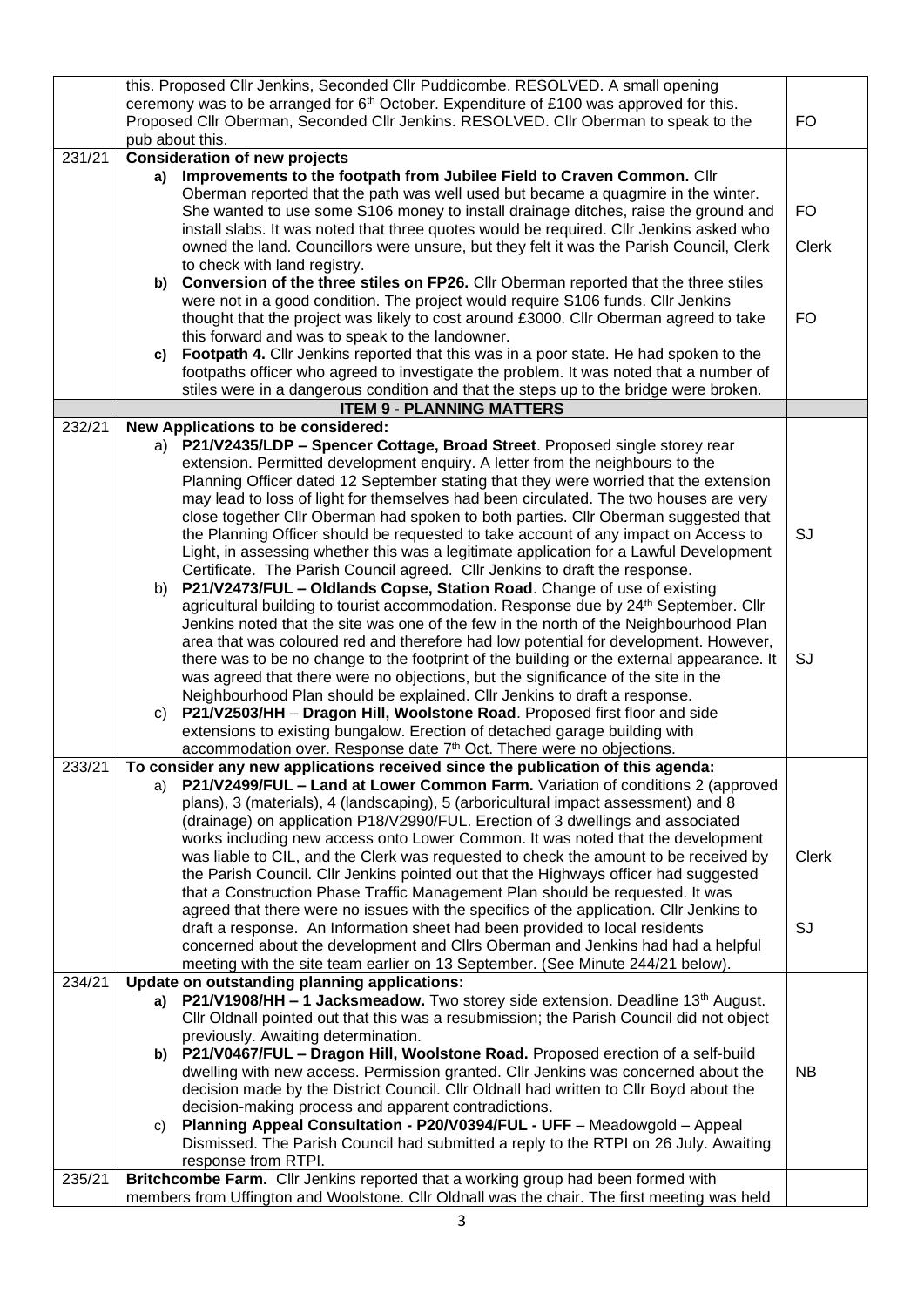|        | on 7th September and the next meeting was scheduled for 28th September. There was<br>increasing concern because the site had been bought by a holiday company who were known<br>for sites with large caravans and long-term rentals, with internal roads, concrete bases for<br>caravans and services. Cllr Boyd had spoken to the case officer. The new owner had<br>submitted a planning application to clarify a previous application by the former owner for a<br>lawful development certificate regarding camping, and an application querying whether an<br>Environmental Impact Assessment was required for a development as outlined above. The<br>Vale had replied that an EIA was not required. Subtle changes of words had caused concern.<br>He asked to be informed of any construction work starting on the site. Cllr Banks asked<br>whether it was likely that the farm buildings would be used for camp facilities. Cllr Boyd felt that<br>they could be converted into houses. |                           |
|--------|--------------------------------------------------------------------------------------------------------------------------------------------------------------------------------------------------------------------------------------------------------------------------------------------------------------------------------------------------------------------------------------------------------------------------------------------------------------------------------------------------------------------------------------------------------------------------------------------------------------------------------------------------------------------------------------------------------------------------------------------------------------------------------------------------------------------------------------------------------------------------------------------------------------------------------------------------------------------------------------------------|---------------------------|
|        | <b>ITEM 10 - FINANCE</b>                                                                                                                                                                                                                                                                                                                                                                                                                                                                                                                                                                                                                                                                                                                                                                                                                                                                                                                                                                         |                           |
| 236/21 | To approve September payments: Payments totalling £682.30 were approved.<br>a)<br>Proposed: Cllr Jenkins, seconded: Cllr Puddicombe. RESOLVED. Cllr Jenkins to<br>authorise the payments online.<br>Appointment of Internal Auditor. It was proposed that Lightatouch be appointed as<br>b)<br>internal auditor for 2021/22. This was agreed. Proposed Cllr Puddicombe, seconded<br>Cllr Pilchowski, RESOLVED.                                                                                                                                                                                                                                                                                                                                                                                                                                                                                                                                                                                   | <b>SJ</b>                 |
|        | <b>ITEM 11 - THE JUBILEE FIELD TRUST</b>                                                                                                                                                                                                                                                                                                                                                                                                                                                                                                                                                                                                                                                                                                                                                                                                                                                                                                                                                         |                           |
| 237/21 | Monthly play area inspection.<br>a)<br>Cllr Oberman reported that there were no problems in the play area. She had noticed<br>children climbing on the MUGA and planned to put up some warning signs.<br>b) Applications to use the field.<br>There had been no new applications. A recent booking had not turned up but did not<br>cancel. This resulted in another applicant being turned away.                                                                                                                                                                                                                                                                                                                                                                                                                                                                                                                                                                                                | <b>FO</b>                 |
|        | <b>ITEM 12 - ALLOTMENTS UPDATE</b>                                                                                                                                                                                                                                                                                                                                                                                                                                                                                                                                                                                                                                                                                                                                                                                                                                                                                                                                                               |                           |
| 238/21 | <b>Allotments</b>                                                                                                                                                                                                                                                                                                                                                                                                                                                                                                                                                                                                                                                                                                                                                                                                                                                                                                                                                                                |                           |
|        | Cllr Puddicombe reported that emails had been sent out to those failing plot<br>a)<br>inspections but there had been no response. One plot had been strimmed. At the<br>moment there were no half plots. Cllr Puddicombe had met with Keith Pepler to look at<br>the fence which was falling over. He had asked for two quotes - one to make good,<br>(£570 + VAT), and the other for total replacement, (£2800 + VAT). Cllr Jenkins<br>preferred the total replacement and suggested that an allowance should be put in the<br>budget for next year. Cllr Puddicombe to obtain two more quotes for this option. He<br>also suggested propping up the fence for the time being. Rent requests were to go out<br>on 28 <sup>th</sup> September.                                                                                                                                                                                                                                                   | <b>NP</b><br><b>Clerk</b> |
|        | <b>ITEM 13 - OSR UPDATE</b>                                                                                                                                                                                                                                                                                                                                                                                                                                                                                                                                                                                                                                                                                                                                                                                                                                                                                                                                                                      |                           |
| 239/21 | <b>OSR Update</b>                                                                                                                                                                                                                                                                                                                                                                                                                                                                                                                                                                                                                                                                                                                                                                                                                                                                                                                                                                                |                           |
|        | Nothing to report.                                                                                                                                                                                                                                                                                                                                                                                                                                                                                                                                                                                                                                                                                                                                                                                                                                                                                                                                                                               |                           |
|        | <b>ITEM 14 - ANNUAL / QUARTERLY REVIEWS</b>                                                                                                                                                                                                                                                                                                                                                                                                                                                                                                                                                                                                                                                                                                                                                                                                                                                                                                                                                      |                           |
| 240/21 | The following policies and procedures had been reformatted to conform to the new standard                                                                                                                                                                                                                                                                                                                                                                                                                                                                                                                                                                                                                                                                                                                                                                                                                                                                                                        |                           |
|        | but there had been no changes to the text:<br>a. Complaints Procedure<br>b. Dignity at Work Policy<br>c. Grievance & Disciplinary Policy<br>d. Anti-Fraud Policy<br>CIIr Pilchowski pointed out an issue with bullet points in the Grievance & Disciplinary Policy.<br>Clerk to amend this.                                                                                                                                                                                                                                                                                                                                                                                                                                                                                                                                                                                                                                                                                                      |                           |
|        | CIIr Banks proposed adopting all the policies subject to the amendment noted above. This was<br>agreed.                                                                                                                                                                                                                                                                                                                                                                                                                                                                                                                                                                                                                                                                                                                                                                                                                                                                                          | Clerk                     |
|        | <b>ITEM 15 - UPKEEP (INC. WATERCOURSES)</b>                                                                                                                                                                                                                                                                                                                                                                                                                                                                                                                                                                                                                                                                                                                                                                                                                                                                                                                                                      |                           |
| 241/21 | White Horse Road Signs. All installed.<br>a)                                                                                                                                                                                                                                                                                                                                                                                                                                                                                                                                                                                                                                                                                                                                                                                                                                                                                                                                                     | <b>CLOSED</b>             |
|        | Pond Dredging. Cllr Jenkins had spoken to Malcolm Hinton who was going to assess<br>b)<br>the work required. The budget was £750.                                                                                                                                                                                                                                                                                                                                                                                                                                                                                                                                                                                                                                                                                                                                                                                                                                                                | SJ                        |
|        | Village Stream. Cllr Jenkins reported that the streams around the village were drying<br>C)<br>up. The source had been cleared and water was slowly starting to flow.                                                                                                                                                                                                                                                                                                                                                                                                                                                                                                                                                                                                                                                                                                                                                                                                                            | SJ                        |
|        | Grass and Hedge cutting. BGG were to cut the verges and hedges in late September<br>d)<br>or early October. After that Cllr Jenkins and Mr Godsell would clear the ditches.                                                                                                                                                                                                                                                                                                                                                                                                                                                                                                                                                                                                                                                                                                                                                                                                                      | SJ                        |
|        | <b>ITEM 16 - GENERAL</b>                                                                                                                                                                                                                                                                                                                                                                                                                                                                                                                                                                                                                                                                                                                                                                                                                                                                                                                                                                         |                           |
| 242/21 | Village Event. A news item about the event had been published in The Courier.<br>a)<br>The Courier. A draft Autumn edition had been circulated for review. It needs to be<br>b)<br>finalised by 18th September.                                                                                                                                                                                                                                                                                                                                                                                                                                                                                                                                                                                                                                                                                                                                                                                  | <b>CLOSED</b>             |